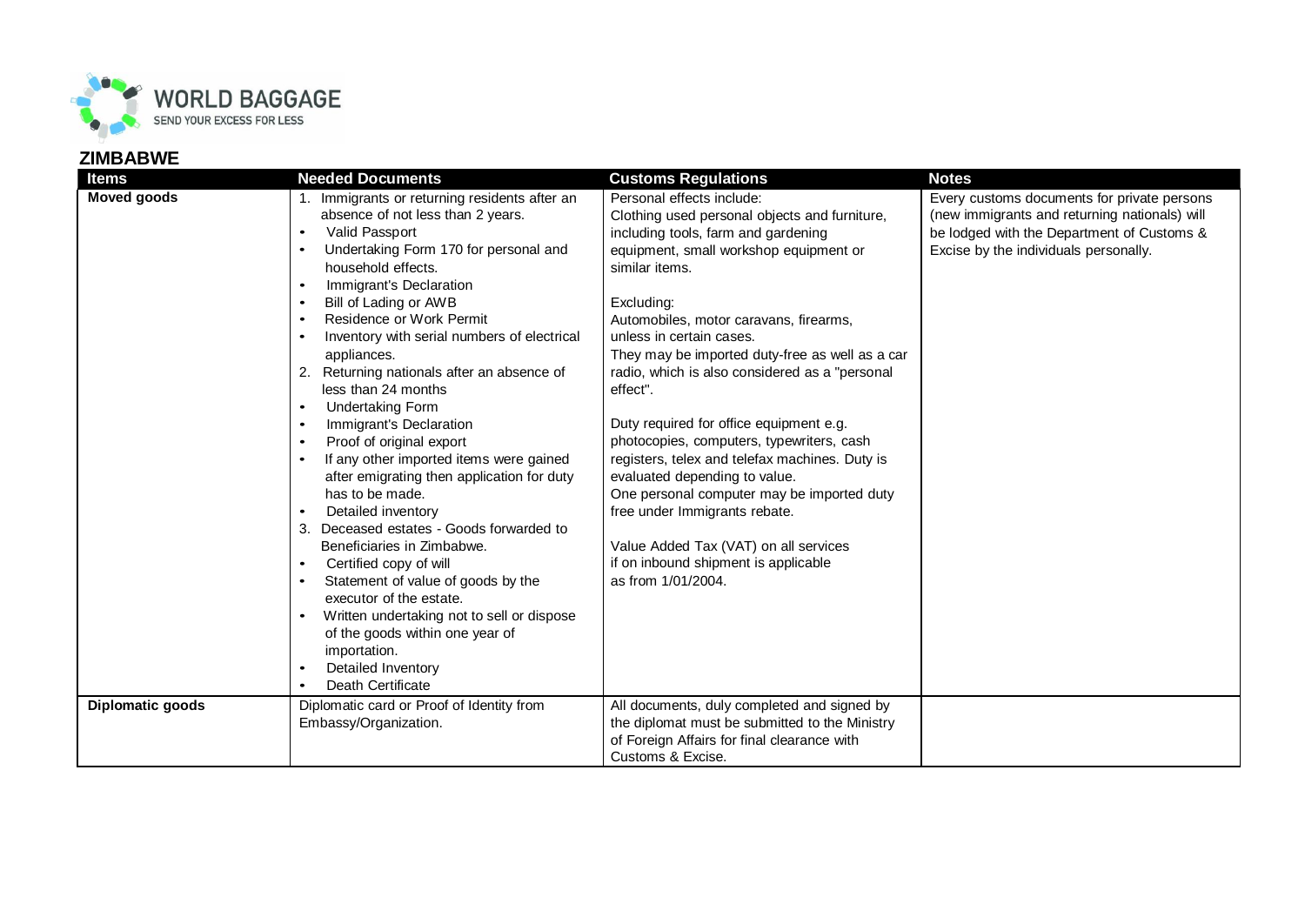

## **ZIMBABWE**

| <b>Items</b>                                  | <b>Needed Documents</b>                                                                                                                                                                                                                                                                                                                                            | <b>Customs Regulations</b>                                                                                                                                                                                                                                                                                                                                                                                                                                                                                                                                                                                                                                     | <b>Notes</b>                                                                                                                                                                                                                                                                                                                                                                                                                                                                                                                                                                                                                                                                                                        |
|-----------------------------------------------|--------------------------------------------------------------------------------------------------------------------------------------------------------------------------------------------------------------------------------------------------------------------------------------------------------------------------------------------------------------------|----------------------------------------------------------------------------------------------------------------------------------------------------------------------------------------------------------------------------------------------------------------------------------------------------------------------------------------------------------------------------------------------------------------------------------------------------------------------------------------------------------------------------------------------------------------------------------------------------------------------------------------------------------------|---------------------------------------------------------------------------------------------------------------------------------------------------------------------------------------------------------------------------------------------------------------------------------------------------------------------------------------------------------------------------------------------------------------------------------------------------------------------------------------------------------------------------------------------------------------------------------------------------------------------------------------------------------------------------------------------------------------------|
| <b>Bridal Clothes</b>                         | Require proof of purchase and freight charges.                                                                                                                                                                                                                                                                                                                     | Accompanied luggage:<br>Customs will assess the value of<br>presents/souvenirs and if value exceeds Z\$<br>2,000 per individual per year, duty is payable on<br>the excess amount.<br>Unaccompanied luggage:<br>Customs will need proof that consignment is<br>owned by the declaring, or customs will charge<br>import duty on full value.                                                                                                                                                                                                                                                                                                                    |                                                                                                                                                                                                                                                                                                                                                                                                                                                                                                                                                                                                                                                                                                                     |
| <b>Heirlooms/Bequest</b>                      | Death Certificate<br>$\bullet$<br>Letter made by Executor<br>$\bullet$<br>Copy of Will of the deceased<br>$\bullet$                                                                                                                                                                                                                                                | Entry is free from duty.                                                                                                                                                                                                                                                                                                                                                                                                                                                                                                                                                                                                                                       |                                                                                                                                                                                                                                                                                                                                                                                                                                                                                                                                                                                                                                                                                                                     |
| Household effects and<br><b>New furniture</b> | Require proof of purchase and freight charges.                                                                                                                                                                                                                                                                                                                     | Liable to duty.                                                                                                                                                                                                                                                                                                                                                                                                                                                                                                                                                                                                                                                | For new immigrants, not suitable.                                                                                                                                                                                                                                                                                                                                                                                                                                                                                                                                                                                                                                                                                   |
| <b>Antiquity, Artwork</b>                     | SEE MOVED GOODS.                                                                                                                                                                                                                                                                                                                                                   | Liable to duty.                                                                                                                                                                                                                                                                                                                                                                                                                                                                                                                                                                                                                                                |                                                                                                                                                                                                                                                                                                                                                                                                                                                                                                                                                                                                                                                                                                                     |
| Valued metal articles                         |                                                                                                                                                                                                                                                                                                                                                                    | For personal jewellery, customs duty may be<br>needed to be deposited.                                                                                                                                                                                                                                                                                                                                                                                                                                                                                                                                                                                         |                                                                                                                                                                                                                                                                                                                                                                                                                                                                                                                                                                                                                                                                                                                     |
| <b>Automobiles</b>                            | For immigrants or returning nationals after an<br>absence of not less than 24 months.<br>Immigrant's declaration<br>Passport<br>$\bullet$<br>Form 171 (MV) for motor vehicles<br>$\bullet$<br>Residence permit/Work permit<br>$\bullet$<br>New vehicles other than above require<br>$\bullet$<br>proof of registration, proof of purchase,<br>and freight charges. | All member of the family over the age of 18<br>years can import a motor vehicle free of duty<br>and tax if the importer before his entry<br>into Zimbabwe purchased the vehicle. Where<br>the vehicle has been recently acquired all<br>relevant documentation including invoices,<br>bank cheques and statements, etc. will have to<br>be produced to the Customs.<br>A returning resident absent for less than 24<br>months will not ordinarily be allowed duty free<br>importation but there is provision for<br>consideration by Customs which will depend<br>on the circumstances.<br>Bank approval is needed and duty is<br>evaluated on motor vehicles. | Automobiles or household goods may not be<br>disposed of in any way within 1 year of<br>customs clearance without the prior approval of<br>the Controller of Customs.<br>No individual immigrant may import, as<br>personal and household effects, more than one<br>motor vehicle of any sort, and no family of<br>immigrants may import more than two motor<br>vehicles of any sort, one cannot afford to wait<br>until one has been in Zimbabwe for some time<br>before deciding what one would like to buy and<br>import. It is very important to note that one will<br>have to pay the customs duty and import tax in<br>respect of any such goods one may acquire<br>from outside Zimbabwe subsequent to one's |